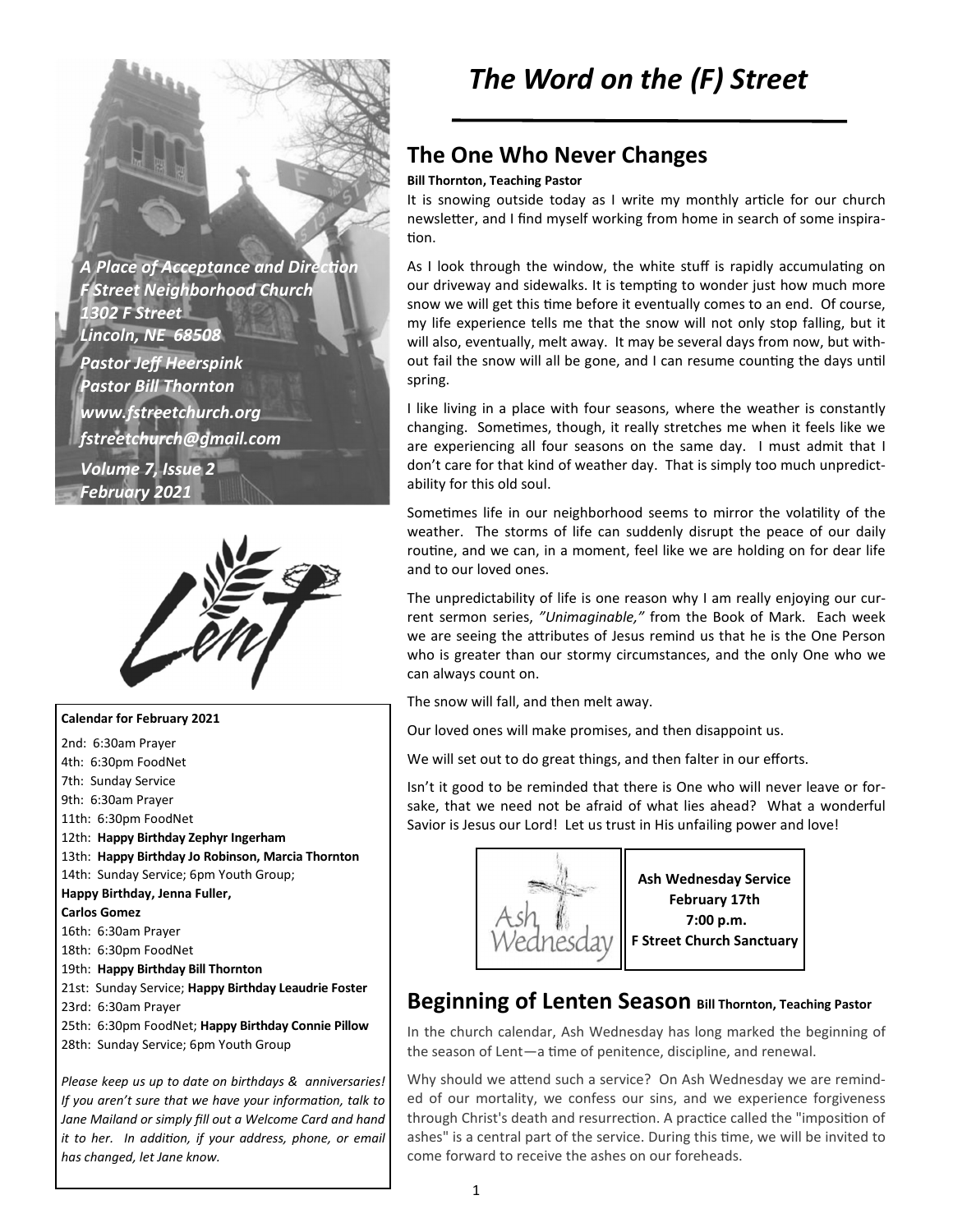We plan to observe Ash Wednesday this year in the sanctuary on Wednesday, February  $17<sup>th</sup>$  at 7:00 p.m. Please plan on joining us for this unique and moving service.



# **Coming Soon! March 14th**

The nursery (ages 0-4 years) and Journey Group (ages  $5-5^{\text{th}}$ grade) will be returning! We have missed these kids and are excited about getting to see them again!

### **Pulpit VS Politics** Keith Morrissey, Elder

Before reading the following article, read Luke 23:13-25, "What *has been will be again, what has been done will be done again; there is nothing new under the sun. Is there anything of which one can say 'Look! This is something new'? It was already here long ago; it was here before our time.*" Ecc.1:9-10. In the passage from Luke above, please note the following verses: vs 18, "With one voice they cried out"; vs 21, "...they kept shouting, *Crucify Him! Crucify Him!" ; vs* 23, *"…with loud shouts they intently demanded that he be crucified, and their shouts prevailed."; vs* 25,( Pilate)*"…surrendered Jesus to their will."* 

Can you imagine a frenzied mob shouting down a designated speaker just because they did not want to hear the truth, or an opinion different to theirs? Pilate is saying "free him," because neither he nor Herod could find any fault in him. Yet the crowd kept shouting him down.

Can you imagine a frenzied pharisee running to and fro through the crowd, paying people to shout, "crucify him" every time they saw Pilate try to open his mouth? They didn't even know who they were crucifying or why, but they took the money and shouted. Some were shouting for the money. Some were shouting for a false ideology. Others were shouting for fear of losing their power, None were shouting for the truth, or their concern for their neighbor.

I find the above scenarios easy to imagine because I have seen them in this day and age. So have you. We have seen them on campus, at colleges, universities, and high schools. We have seen it at capitol buildings, courthouses, and street corners. There is nothing new under the sun. Don't heed the shouting. Don't, for sure, get caught up in the shouting. Just listen to and for the calming, peaceful voice of Jesus saying "seek the truth," "love your neighbor," and "follow me".

Pilate had a choice to free a man who was completely innocent, but he chose a man who was guilty of murder and insurrection. From this we can see how easy it is to get our leaders to make choices that they know are wrong and unjust just by our

shouting. Many of our leaders are really followers of the crowds; others lead the crowds, knowing that once the mob is roused, no further stimulant is needed to get the general population to toe the line.

The lesson for us to learn from these scriptures, and from history, is to be careful whom we choose to follow, and whom our leaders choose to follow. Do we choose a leader who follows the rule of a mob, a murderer, or a Messiah?

# **Block Party Update Savannah Clapper**

Because of the cold weather and COVID, we are taking a break from block parties. Though we really value the space to get together and eat with one another, we don't believe that the weather is permitting us, nor do we want to spread the virus when we take down our masks to eat. We are saddened by this, but we hope to kick them back into gear as soon as possible. Hope to see you all around the table soon!

### **Youth Group Jennifer Arnold**

F Street Neighborhood Church Youth Group will be starting back up! We will be meeting the 2nd and 4th Sundays of the month from 6:00 - 7:30 p.m. This group is for grades 6 - 12. Our desire is for different people to host our youth group one meeting a month. This is a way to strengthen intergenerational relationships within our church body. We hope our hosts will share their testimony or a short Bible study. The other meeting each month will be a fun activity of some kind. Our kick off will be Sunday, February 14, and we will be bowling! Please contact Jenny Arnold at 402.805.1412, if you are interested in helping lead this group, or if you would like to be a host.

# **Book Review: The Relentless**

### **Elimination of Hurry Jeff Heerspink, Pastor**

In preparing for my sabbatical, I reached out to a few friends for some recommendations on books to read. Brett Byford was quick to recommend "The Relentless Elimination of Hurry," by John Mark Comer. Followed by a classic Brett line of, "...but I have not read it yet."

Because my sabbatical was in part to work on the remodeling of a home we had purchased, and because I retain (stay focused) more when I listen than read, I downloaded the audio version and began the book.

My first reaction was, "I hate this guy." The title of the book comes from a quote that Dallas Willard stated to John Ortberg,

tion, "What do I  $\vert$  we live in a world  $\vert$  need to do to become the me  $||$  of alstraction and  $|$  want to be?" After a long pause  $\vert$  trings that take,  $\vert$  Willard responded with, "You must | and even steal | ruthlessly eliminate hurry from  $\vert$  our time.  $\vert$  your life." As not-*We live in a world*   $of$  distraction and *things that take, and even steal*  our time.

in response to ed in the book, it  $\Box$  seems like an oxy-

moron to say that we have to work (ruthlessly eliminate) to find rest, but this fits with Jesus teaching in Matthew 11:28 (I will let you look that up)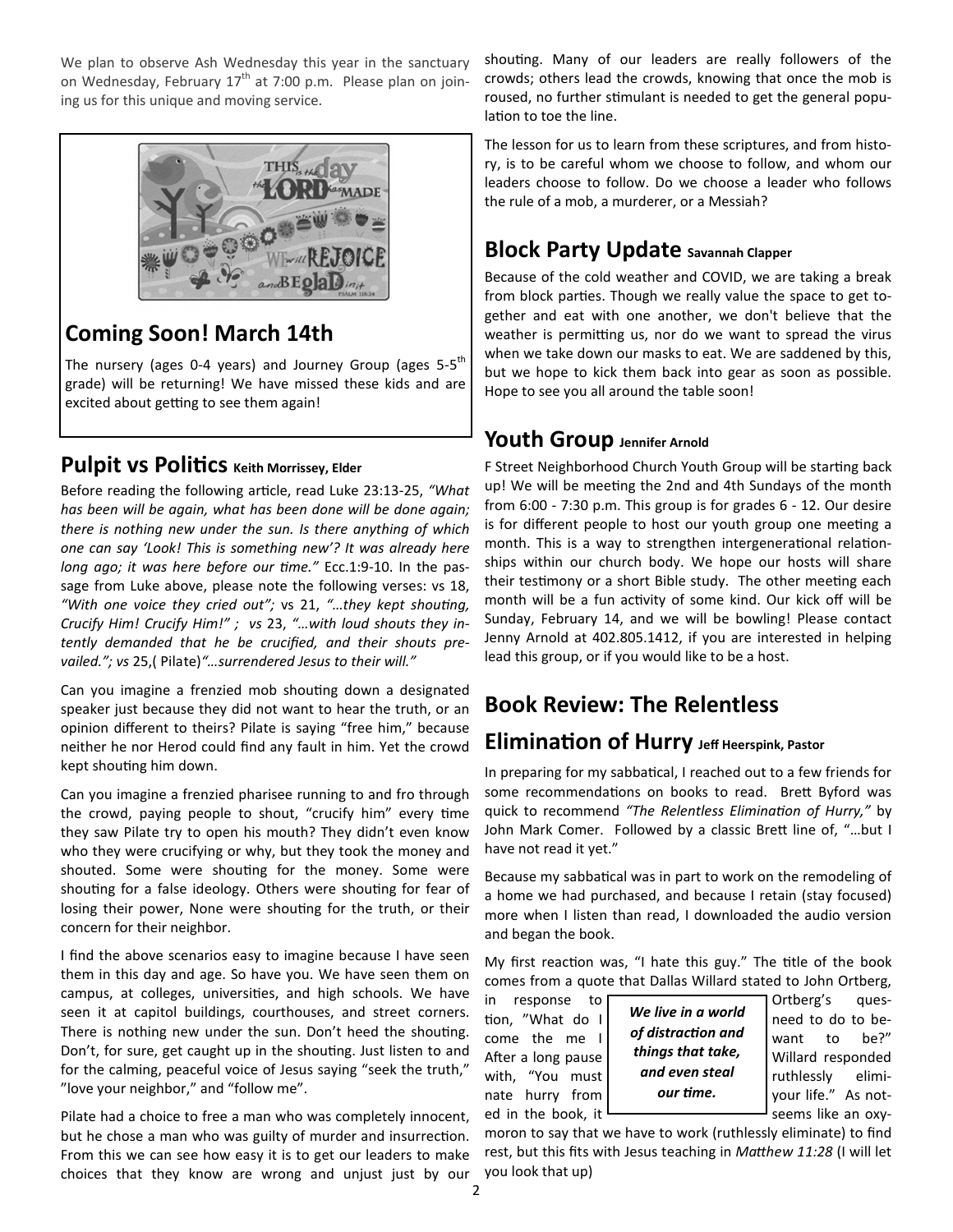I listened to the book twice, ordered a hard copy, and gave Brett a glowing review of the book he had recommended without reading. Why the change? The reason is that he was cutting to the truth for me. In the constant pressure to "succeed" to "get ahead" to be "all the others want me to be", paired with my own brokenness, I have and can easily get caught up in hurry. We live in a world of distraction and things that take, and even steal our time.

Comer does not leave us in the convicted state of how we are driven and distracted, but encourages us in the way of Jesus to eliminate hurry from our lives, making the case for Sabbath, and a "rule of life" (Some of you may remember last Lent Season we worked through a rule of life in church from the book: The Common Rule).

I think that this book is a great read for anyone who feels hurried in life, and wants to live more by the way of Jesus than that way of the world. Yet it is also a good book with great practical thoughts for anyone who wants to live a life connected to Jesus, and that finds rest for the soul.

Personally I would encourage everyone in our church read this book.

**Note:** I did see that they have this book at Barnes and Noble and you can order it online.



# **Three Ways to not be Bored This**

### **Summer Beth Heerspink, Immerse Director**

F Street Church plays a *huge* role in impacting the lives of nearly 100 youth each summer. We bring in three Interns to help run the program, but we can't do it alone! Here are three ways we are looking for involvement from the greater church:

#### **1. Serve With a Bunch of Teenagers**

The opportunities are endless. The kids go out to multiple organizations (Help Center, Homeless Shelter, Center for People in Need, Matt Talbot, and more) but they also can serve at our church and in our neighborhood.

I am looking for two types of people:

**A. People with ideas**—Imagine what a group of 6-10 teenagers can do with a 2.5 or 5 hour time block. They can garden, pack, move boxes, organize, distribute food, clean gutters, visit peo**ple, paint, repair, build, lead children's programs**…the sky is the limit.

Do you know a person or a family who could benefit from the through all of us together. service of a group of teens?

Do you know an elderly person or a person who is physically limited who could use help around their house?

Are you currently involved in a program or ministry or organiza tion that could utilize the help of teenagers? (This can be either a one-time project or an ongoing project throughout the summer).

**B. People with time and/or skills:** Do you have professional skills you would be willing to share? If someone asked us to build a wheelchair ramp or refinish a deck, would you be willing to offer a day and help a group of teenagers complete a task (with adult leaders)? I am looking for knowledgeable individuals who might be wiling to donate a little bit of time and expertise and serve in this way.

There will be a meeting for anyone interested in helping with **any aspect of** *service* **during the summer on the evening of Wednesday, February 24 at 7:00 p.m. in the Fireside room. This will be brainstorming, and sharing ideas about meaningful ways for our youth to engage in our city. Even if you don't have**  much time to give, I would love your ideas and presence at this meeting.

#### **2. Share Your Story With a Bunch of Teenagers**

Almost without fail, the favorite part of the trip for many of the teenagers is hearing stories. Each day of Immerse, we have something called a "Power Hour" where someone shares a testimony of life change.

**If you would be interested in learning more about sharing your**  story, please consider attending a meeting in April (Date TBA as we get closer). We will walk through different questions/ prompts to consider your own story (highlights, lowlights, etc.) and have the opportunity to share with one another.

If you are unable to attend the meeting, please let me know if you have an interest in sharing your story even one time!

#### **3. Feed a Bunch of Teenagers**

As you can imagine, this can be a challenge! They pack sack lunches every day, but we provide all of the dinners. I am looking for:

**A. People who would be willing to host a team for dinner.** This is "just" a fun night. You could play yard games, have a fire, have a water fight, worship, jump on a trampoline, whatever! Typically it would be a Friday night.

**B. People who would be willing to provide a meal.** If you would be willing to cook a meal for a team and deliver it to the church, that would be wonderful. We also would welcome meals for the Interns during orientation week, snacks for the groups, and such.

If you are comfortable cooking and are willing to serve in this way, would you talk to Beth? I will have a sign-up sheets with all of the dates available and you can let me know if you would like to cook one or more meals.

*Thank you for considering a partnership with the Immerse Team this summer***.** I am so excited to see what God does

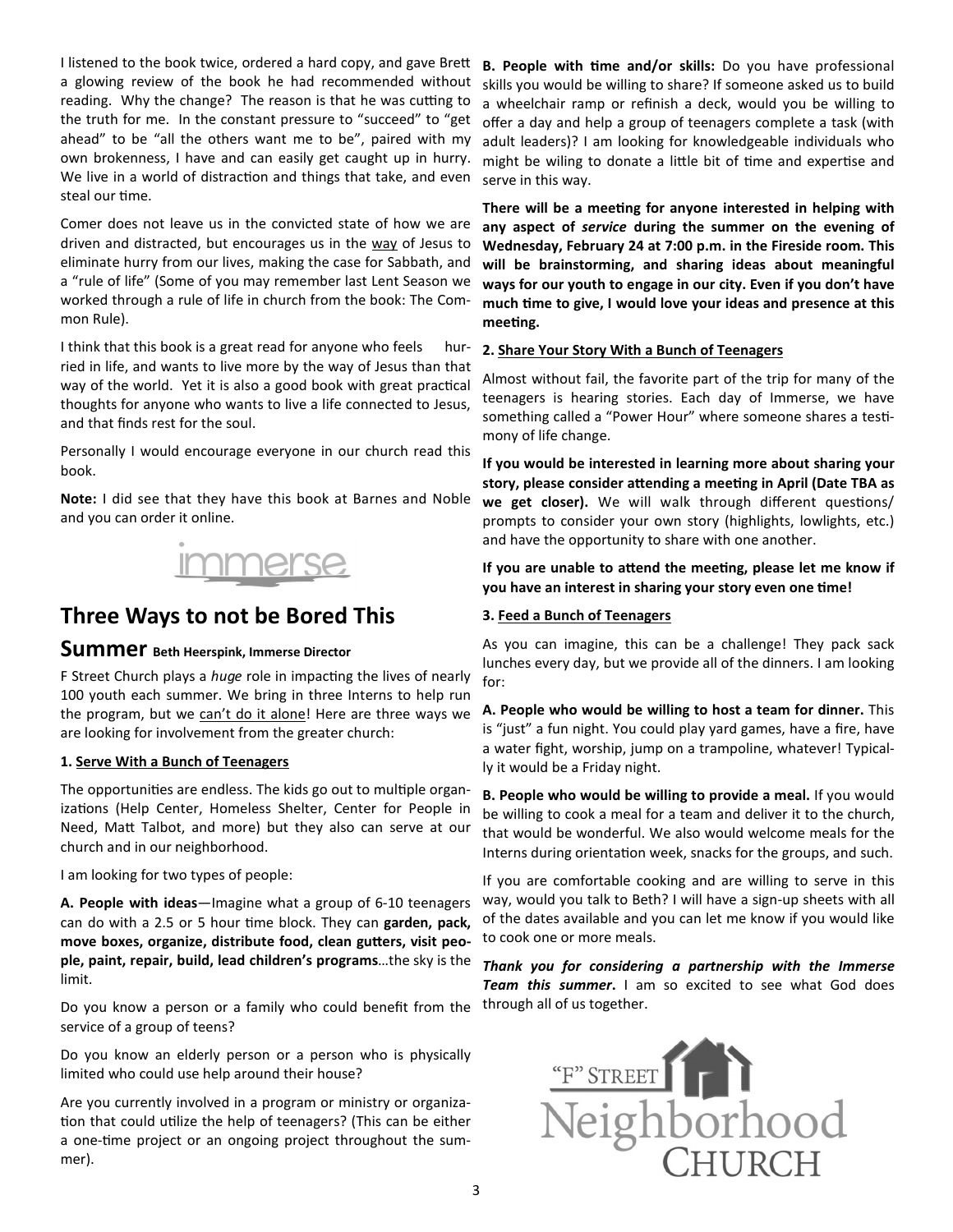

### **Support Sarah**

*On Sunday, February 7, we will be taking a special offering for the support of Sarah Siglin, Sarah served at F Street Church for two summers, as an intern with Immerse. The following is a letter to our church family about her trip. You may also sign up* to support here at https://send.org/give/missionaries/siglin.

Dear F Street Church,

Life has been bittersweet lately, and I'm surprised that a year has already passed since I've last been with you. I miss all of you immensely. This year has been challenging, but I hang on to the thought that I have had the opportunity to love and be loved for 2 summers by the community that F Street boasts. Your joy carries me forward.

I am writing this letter to all of you now because I have big news! Although I couldn't spend this last summer in Lincoln because of the pandemic, I am looking ahead to a different dream—and this dream needs your help! Around May of this year, I accepted a missionary internship with SEND International, a group dedicated to spreading the gospel internationally. I get to teach high school students about Jesus in Tokyo, Japan for 3 months. Right now, less than 1% of the Japanese population knows Christ.

Because COVID-19 has made things confusing for everyone, have no idea when in 2021 I'll be able to go to Japan, but I'm not letting that discourage me. If the gospel is truly life-changing and life-giving, which it is, then I want to share it with my last breath. So, I will continue to ready myself until the borders reopen and I get to take my first step as a missionary.

Since being accepted, I get to raise a large chunk of money to fly and sustain me while I'm abroad; however, I also need people to pray for me for now and when I finally get there. If you feel moved to join me in my mission, please talk to Beth or Jeff about receiving one of my support cards.

Forever yours, Sarah Siglin





### **Health Ministry Corner Barb Douglas, PHM**

God's Blessings to all my Brothers and Sisters in Christ,

The year has gotten off to a snowy start hasn't it? I think this is the most snow that I've seen here in Nebraska for at least 20 years! But God is good, the snow is pretty much light and airy. The land can use this moisture come summer. I hope spring is getting a jump start for all the gardeners out there. I don't pay much attention to the political scene, because I know God is in control no matter what the storm looks like. I am encouraging everyone to remember that as this year progresses. God's grace abounds all around us whether we can see it or realize it or not.

Experiencing his grace in the middle of all this insanity, is one of his greatest gifts to all who believe in him and follow his way. That doesn't mean we won't feel scared, or alone at times. It doesn't mean we are always happy, and carefree either. It just means we know who is in control, and who we are in him. His children needn't worryor cower in fear before the evil we may encounter. We, as his children, can know we are safe in his embrace at all times. Disease and pestilence is often equated with sin in the Bible. His Word is filled with these assurances, and I want to share a few of those beautiful words with you:

Psalm 46:1-2, *"God is our refuge and strength, a very present help in trouble. Therefore we will not fear, though the earth be removed, and the mountains be carried into the midst of the sea."* 

Psalm 84:11-12, *"For the Lord God is a sun and shield: the Lord will give grace and glory: no good thing will He withhold from them that walk uprightly. O Lord of hosts, blessed is the man that trusts in thee."* 

Proverbs 3:5-6, *"Trust in the Lord with all thine heart; and lean not unto thine own understanding. In all thy ways acknowledge him, and he shall direct thy paths."* 

Nahum 1:7, *" The Lord is good, a strong hold in the day of trouble; and he knows them that trust in him."* 

Psalms 37:24, " Though we fall, we shall not be utterly cast *down: For the Lord upholds us with his hand."* 

1 John 1:7, *"But if we walk in the light, as he is in the light, we have fellowship one with another, and the blood of Jesus Christ his son will cleanse us from all our sins."* 

Mark 9:3, *"Jesus said unto him, "If thou canst believe, all things are possible to him that believes."* 

Thank you all for reading the newsletter. I sincerely hope that these words will comfort and guide you no matter what your new year looks like. Please remember we are here at the church to serve you. If you have any questions about your health or health decisions, please call, make an appointment to visit, and I will be happy to go over anything that is bothering you, or is of